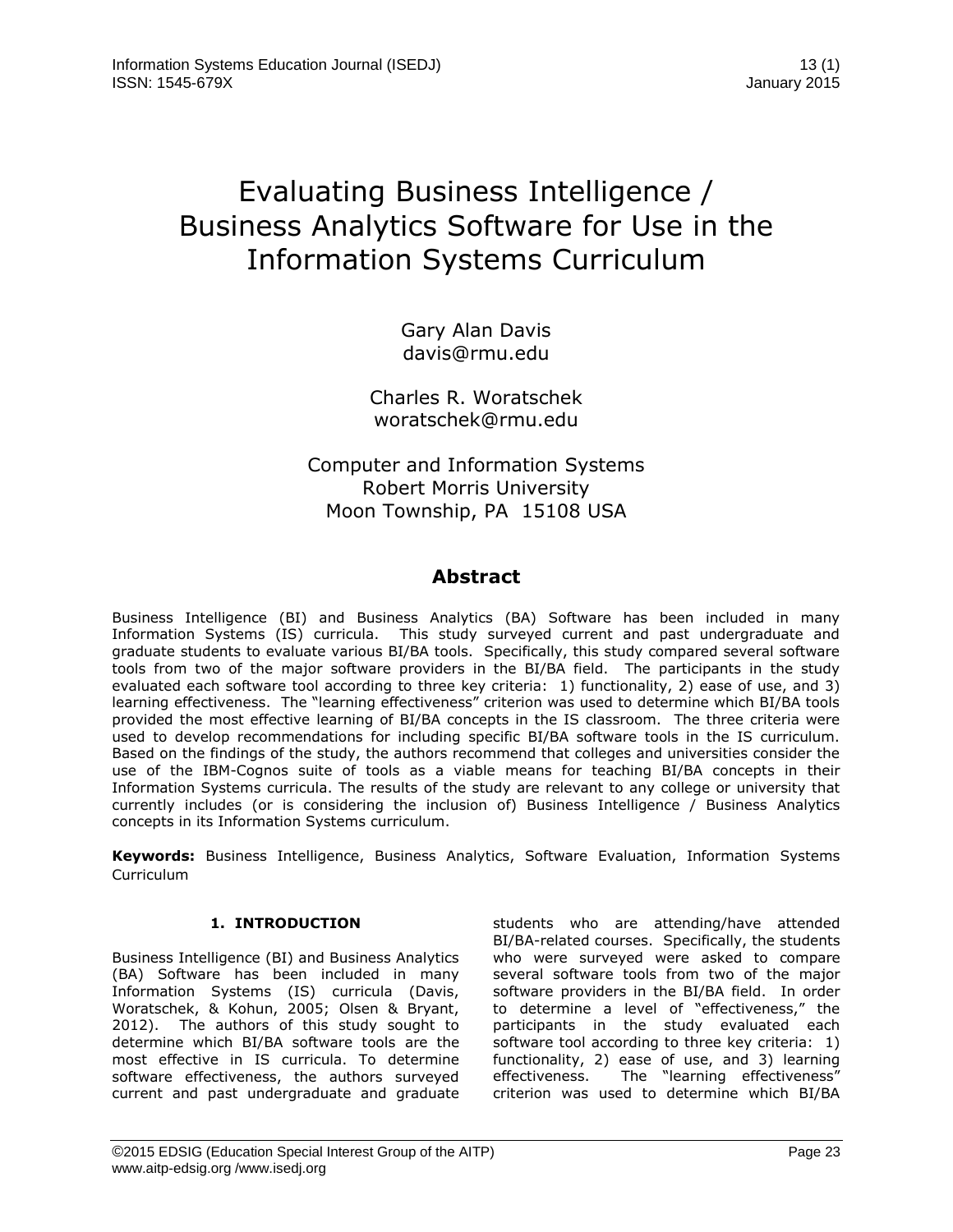tools provided the most effective learning of BI/BA concepts in the IS classroom. The three criteria were used to develop recommendations for including specific BI/BA software tools in the IS curriculum. The results of this study are relevant to any college or university that currently includes (or considers including) Business Intelligence / Business Analytics concepts in its Information Systems curriculum.

# **2. RESEARCH QUESTIONS**

The current study attempted to determine the effectiveness of Business Intelligence (BI) / Business Analytics (BA) software, in regard to classroom use, by answering the following research questions:

- 1. Which suite of BI/BA software tools (i.e., IBM-Cognos or Microsoft) was rated by survey participants as having greater functionality?
- 2. Which suite of BI/BA software tools (i.e., IBM-Cognos or Microsoft) was rated by survey participants as having greater ease of use?
- 3. Which suite of BI/BA software tools (i.e., IBM-Cognos or Microsoft) was rated by survey participants as providing greater learning effectiveness?
- 4. If there are noted differences between IBM-Cognos and Microsoft BI/BA tool suites, are the differences statistically significant?

# **3. BACKGROUND LITERATURE**

The term Business Intelligence (BI) was originally coined by Richard Millar Devens in 1865. He used the term to describe how a banker profited by receiving and acting upon information about his environment before his competitors could (Devens, 1865). Collecting and acting upon information retrieved is still the basis of the definition of BI used today.

A little less than a century later, the term BI was used by IBM researcher, Hans Peter Luhn. Luhn used Webster's dictionary definition of intelligence: " . . . the ability to apprehend the interrelationships of presented facts in such a way as to guide action towards a desired goal" (Luhn, 1958, p.314).

Business Intelligence, as the term is used today, evolved from the decision support systems (DSS) that began in the 1960s and developed throughout the mid-1980s. Modern BI systems only became a reality in the 1990s with the advent of the data warehouse. Many authors assert that Modern BI is not a technology. Rather, it is described as a process of generating information from raw data by using a combination of hardware, architectures, tools, methods, and databases (Turban, Sharda, Delen, & King, 2011).

A review of the literature finds that many colleges/universities do not offer a degree in BI. A 2010 survey was conducted by the BI Congress to determine the state of BI in academia. This Congress is the work of the Teradata University Network (TUN) and the Special Interest Group on Decision Support, Knowledge and Data Management Systems (SIGDSS). Approximately 130 colleges/ universities were represented in this survey and 173 professors responded. Only three schools reported having an undergraduate degree in BI: Augusta State University, St. Joseph's University, and Stuttgart Media University (Germany).

Twelve schools reported having a graduate degree in BI: Augusta State University, University of Denver, St. Joseph's University, Stuttgart Media University (Germany), Sofia University (Bulgaria), North Carolina State University, Singapore Management University (Singapore), Texas Tech University, Loyola University Chicago, Xavier University, University of Muenster (Germany), and Universidade Portucalense (Portugal) (Wixom & Ariyachandra, 2011).

For those colleges/universities teaching BI courses, 34% indicated that having access to BI software was one of the challenges in teaching BI (Wixom, B. H. and T. Ariyachandra, 2011). Academic partnerships were used to access BI software/resources, specifically: Teradata University Network (48%) Microsoft Educational Consortium (46%), IBM Academic Alliance (28%), and Oracle Academy (14%) (Wixom & Ariyachandra, 2011).

In 2012, the BI Congress once again surveyed colleges/universities to determine the state of BI in academia. Forty-three countries and 319 professors were represented in the survey. The United States had the most respondents at 206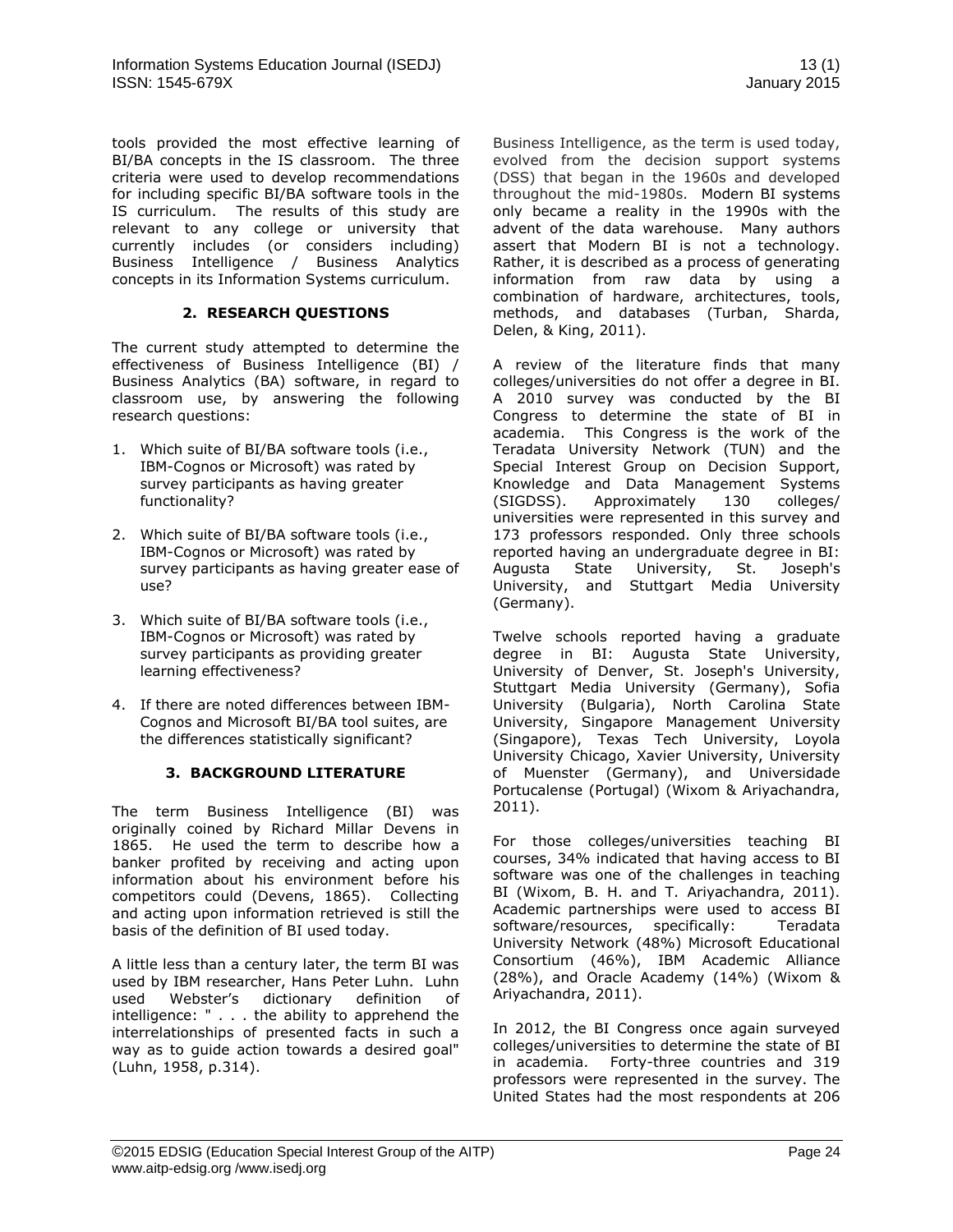(66.5%). Germany came in second with 19 respondents (6.1%). Only 26% of the respondents stated that one of the challenges in teaching BI was having "access to contemporary, enterprise software" (Wixom, Ariyachandra, & Mooney, 2013). The academic partnerships used to access BI software/resources were Microsoft Educational Consortium (46%), Teradata University Network (30%), IBM Academic Alliance (28%), and Oracle Academy (12%) (Wixom, Ariyachandra, & Mooney, 2013).

Robert Morris University acquired a license for the academic use of Cognos' OLAP tool (i.e., PowerPlay) in 2003. However, that license expired and the software became unaffordable. Finding affordable BI software/resources for academic use was challenging. The solution was to join the Microsoft Educational Consortium, based out of the University of Arkansas, and use Microsoft's BI tools. The BI courses at Robert Morris University have used Microsoft's BI tools for the past three years.

The large scale software vendors such as IBM, Oracle, SAP, Teradata, and Microsoft all boast of a BI solution to business problems. However, questions arise as to the affordability and vendor support of each of these solutions for collegiate classroom use. As equally important, what are the advantages/ disadvantages, from the standpoint of student learning outcomes, in using one vendor solution over another?

# **4. METHODS AND PROCEDURES**

# **Approach and Sample**

This study involved the administration of a survey to current and past students who are currently taking (or have taken) Business Intelligence (BI) / Business Analytics (BA) related courses. The survey population was obtained from student rosters of both undergraduate-level and graduate-level courses. The survey participants attended (or are currently attending) Robert Morris University, a private, medium-sized, Mid-Atlantic school. *QuestionPro Online Survey Software*, from QuestionPro, Inc. was used to administer the survey, collect results, and analyze results. All survey participants were over the age of 18, and participation in the study was completely voluntary. In addition, all survey responses were captured and stored anonymously (i.e., no personally-identifying information was solicited nor captured from the survey participants).

The *QuestionPro* online survey link was sent (via electronic mail) to 325 current and past students. The survey link was active and available from April 1, 2014 until April 30, 2014. During the 30-day period that the survey link was available, 46 respondents completed the survey and submitted their responses for analysis. The completion rate for the online survey was just over 14%.

# **Survey Instrument**

The survey instrument consisted of a total of 27 questions; 25 of the questions were closedended, and two of the questions were openended. The survey asked the participants to provide ratings for BI/BA software tools sold by IBM-Cognos and by Microsoft. These two software tools were chosen because of their use in Robert Morris University's BI courses, past or present. Questions one through nine asked participants to rate various BI/BA software tools provided by IBM-Cognos (i.e., Data Manager, Transformer, Analysis Studio, and Report Studio). Question 10 asked participants to give an *overall* rating to the *suite* of BI/BA tools sold by IBM-Cognos. Questions 11 through 19 asked participants to rate various BI/BA software tools provided by Microsoft (i.e., Integration Services, Analysis Services, Excel, and Reporting Services). Question 20 asked participants to give an *overall* rating to the *suite* of BI/BA tools sold by Microsoft. In all of the questions that solicited a rating, participants were asked to rate the tools according to *functionality*, *ease of use*, and *learning effectiveness*. For each of the aforementioned criterion, participants were asked to provide a rating of (1) Poor, (2) Average, (3) Good, or (4) Excellent. The fourpoint rating system was used in the survey in order to require a "forced-choice" from the participants and, therefore, avoid "central tendency" bias.

In addition to the questions that solicited a rating, the survey also contained several demographic questions. The demographic questions asked participants to indicate their degree (i.e., either earned or in-progress), their sex, whether or not they are currently working in BI/BA, and (if "yes") what BI/BA tool(s) they currently use in their job.

Toward the end of the survey, participants were asked what they felt would be the next "hot topics" in the field of BI/BA. At the very end of the survey, participants were asked to list the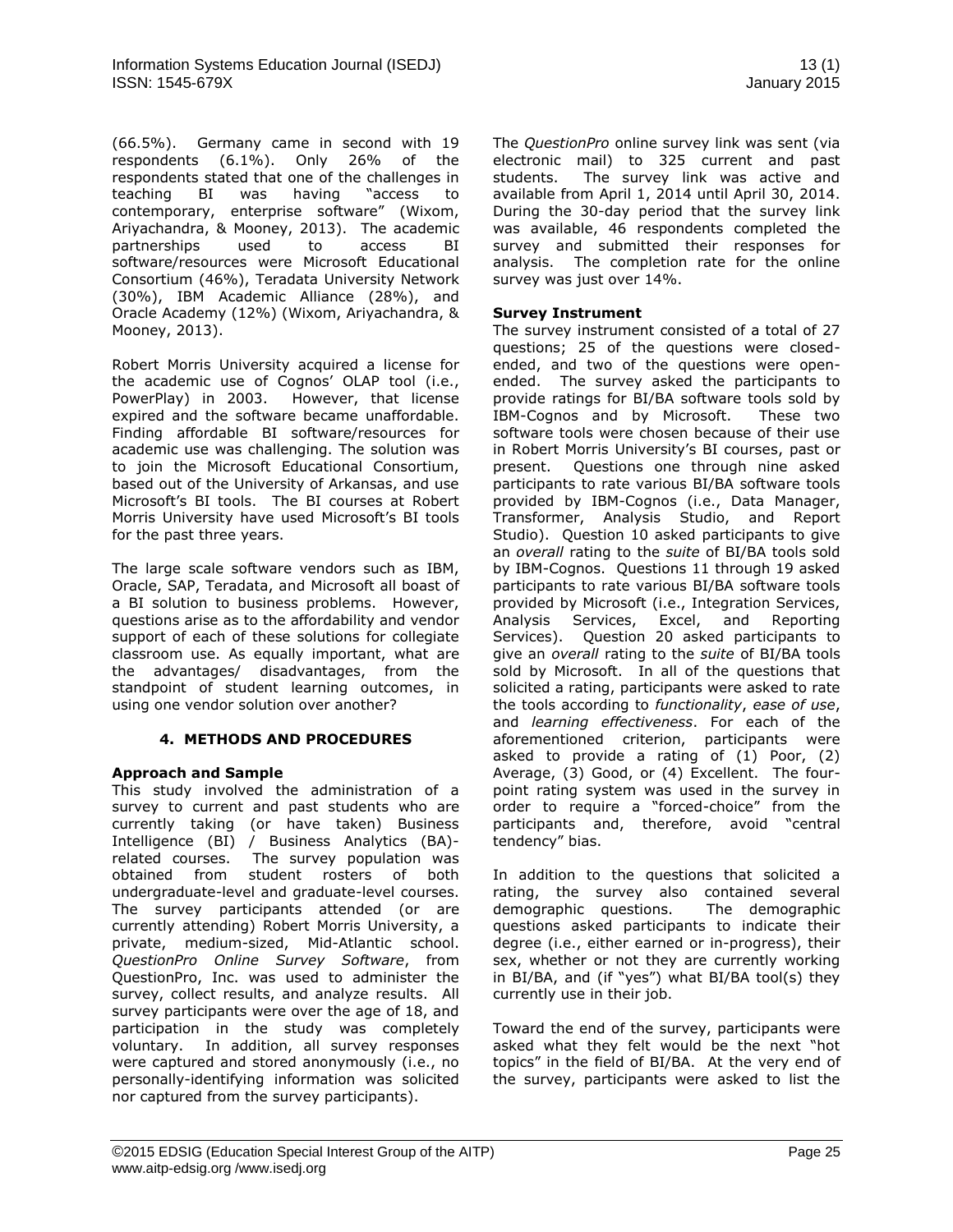BI/BA topics that they feel should be included in Information Systems curricula.

Once collected, all survey results were analyzed using SPSS (Statistical Package for the Social Sciences). Descriptive statistics were generated in SPSS to calculate the participants' mean rating scores, as related to software functionality, ease of use, and learning effectiveness. In addition, the *Independent Samples T-Test* was used to determine if any noted differences in mean rating scores between the two software vendors were statistically significant.

# **5. RESULTS**

# **Functionality**

To address the first research question (which Business Intelligence/Business Analytics tool suite was rated by participants as having greater functionality?), the survey contained questions that asked participants to compare the functionality of IBM-Cognos BI /BA tools with the functionality of Microsoft BI/BA tools. The functionality was categorized by ETL (Extract, Transform, and Load) functionality, OLAP (Online Analytical Processing) functionality, and Reporting/BPM (Business Performance Management) functionality. Overall, the survey participants rated the functionality of IBM-Cognos BI/BA tools as being greater ( $\bar{x} = 3.12$ ) than the Microsoft BI/BA tools ( $\bar{x}$  = 2.90).

The Independent Samples T-Test was used to determine whether or not the difference in functionality was statistically significant. Although the IBM-Cognos tools were rated as having greater functionality than the Microsoft tools, the difference in means was not statistically significant at the .05 level ( $t =$ 1.013,  $p = .316$ ). The results from the responses regarding functionality are summarized in *Appendix A - Table 1: Independent Samples T-Test for BI/BA Functionality.*

# **Ease of Use**

To address the second research question (which BI/BA tool suite was rated by participants as having greater usability?), the survey contained questions that asked participants to compare the usability of IBM-Cognos BI /BA tools with the usability of Microsoft BI/BA tools. In a similar manner as functionality, usability was again categorized according to the usability of ETL tools, OLAP tools, and Reporting/BPM tools. Overall, the survey participants rated the usability of IBM-Cognos BI/BA tools as being greater ( $\bar{x}$  = 3.00) than that of Microsoft BI/BA tools ( $\bar{x}$  = 2.62).

The Independent Samples T-Test was used to determine whether or not the difference in usability was statistically significant. The IBM-Cognos tools were rated as having greater usability than the Microsoft tools; however, the difference in means was not statistically significant at the .05 level ( $t = 1.653$ ,  $p = .105$ ). The results from the responses regarding usability are summarized in *Appendix A - Table 2: Independent Samples T-Test for Ease of Use.*

# **Learning Effectiveness**

To address the third research question (which BI/BA tool suite was rated by participants as having greater learning effectiveness?), the survey contained questions that asked participants to compare the learning effectiveness of IBM-Cognos BI /BA tools with the learning effectiveness of Microsoft BI/BA tools. As with the prior criteria, learning effectiveness was categorized according to the learning effectiveness of ETL tools, OLAP tools, and Reporting/BPM tools. Once again, the survey participants rated the IBM-Cognos tools higher than Microsoft. Overall, the participants rated the learning effectiveness of IBM-Cognos BI/BA tools as being greater ( $\bar{x}$  = 3.18) than the Microsoft BI/BA tools ( $\bar{x}$  = 2.86).

The Independent Samples T-Test was used to determine whether or not the difference in learning effectiveness was statistically significant. The IBM-Cognos tools were also rated as having greater learning effectiveness than the Microsoft tools; however, the difference in means was not statistically significant at the .05 level (t = 1.711,  $p = .094$ ). The results from the responses regarding usability are summarized in *Appendix A - Table 2: Independent Samples T-Test for Learning Effectiveness.*

# **T-Test for Statistical Significance**

As discussed in the **METHODS AND PROCEDURES** section, the Independent Samples T-Test was used to detect statistical significance in any noted difference in survey results between the two vendors. None of the criteria tested (i.e., functionality, ease of use, nor learning effectiveness) differed between the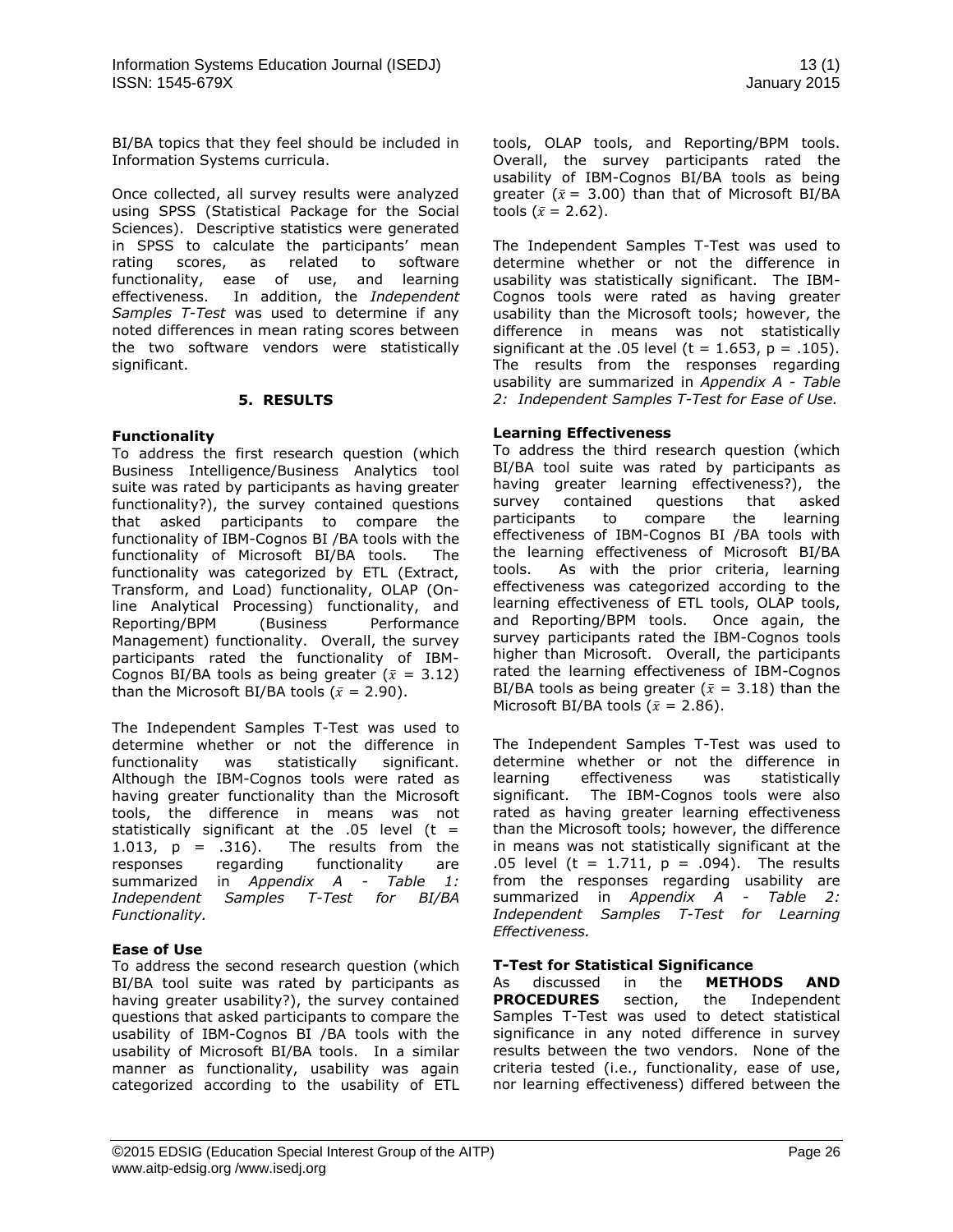two software vendors in a statistically significant way. Out of all three criteria tested, the learning effectiveness criterion *came closest* to a statistically significant difference. However, as discussed above, the difference in means between IBM-Cognos BI/BA tools and Microsoft BI/BA tools for learning effectiveness was not statistically significant at the  $.05$  threshold (t =  $1.711$ ,  $p = .094$ ).

# **6. CONCLUSIONS**

This research surveyed current and past undergraduate and graduate students to answer the following questions regarding IBM-Cognos and Microsoft BI/BA (Business Intelligence / Business Analytics) software tools: 1) Which suite of software tools was rated by survey participants as having greater functionality?, 2) Which suite of software tools was rated by survey participants as having greater ease of use?, 3) Which suite of software tools was rated by survey participants as providing greater learning effectiveness?, and 4) Are any noted differences in participant ratings between the two software vendors statistically significant?

As discussed in the **RESULTS** section, the IBM-Cognos tools were rated higher than Microsoft tools by survey participants in all three categories: 1) functionality, 2) ease of use, and 3) learning effectiveness. However, *none* of the differences were statistically significant at the .05 level. Despite the lack of statistical significance, these results seem to indicate that, when compared to Microsoft, the IBM-Cognos BI/BA suite of tools offer greater functionality for performing BI/BA tasks, and greater ease of use for the end user. These results also seem to indicate that the IBM-Cognos tools provide more effective learning of BI/BA concepts (when used in the classroom) than the Microsoft toolset.

The above findings are interesting when viewed in the context of responses received from other survey questions. For example, more survey participants (61%) reported as having used the Microsoft BI/BA toolset than the IBM-Cognos toolset (39%). This pattern of software use is not surprising, given that Robert Morris University has been using the Microsoft BI/BA toolset since 2011. In other words, it is expected that current and past students of the University would have had exposure to the Microsoft toolset, as part of their BI/BA classes.

The findings, regarding the use of BI/BA software in academia, are also consistent with the aforementioned findings by the BI Congress. As discussed previously, a 2010 survey by the BI Congress found that 46% of schools surveyed utilize the Microsoft Educational Consortium to provide BI/BA software to students. In the 2010 survey, the percentage of schools utilizing the Microsoft Educational Consortium was significantly higher than the percentage of schools utilizing the IBM Academic Alliance (28%) (Wixom & Ariyachandra, 2011).

However, when the current study asked which suite of tools was used in the workplace (by participants who currently work in the BI/BA field), IBM-Cognos was reported as the tool of choice for 21% of the participants' employers. The Microsoft BI/BA toolset, however, was reported as being used by only 13% of employers. It is also interesting to note that Oracle BI/BA tools were also reported as being used by 21% of employers. The other major BI/BA software vendors used by participants' employers included SAP-Business Objects (13%), and Informatica (15%). Oracle, SAP-Business Objects, and Informatica software tools were *not* rated by participants in the current study. The remaining 17% of employers in question were either represented by the category "Other" (i.e., we use a BI/BA tool that was not listed on the survey) or by "My organization does not use BI/BA software tools."

# **Recommendations**

Based on the findings from the current research, colleges and universities should consider the use of the IBM-Cognos suite of tools as a viable means to for teaching BI/BA concepts in their Information Systems curricula. However, these findings, and the resulting recommendations, are contrary to the reported market shares of leading BI/BA software suites. In North America, the top three BI/BA vendors, in terms of 2013 market share, were Microsoft (43%), Oracle (30%), and SAP-Business Objects (28%) (Henschen, 2014). In terms of 2013 *worldwide* market share, the top three BI/BA vendors were SAP-Business Objects (21%), Oracle (14%), and IBM-Cognos (13%) (Columbus, 2013).

The recommendations from the current study also seem to conflict with the current use of academic partnerships by colleges and universities. As discussed previously, the most prevalent academic partnerships leveraged by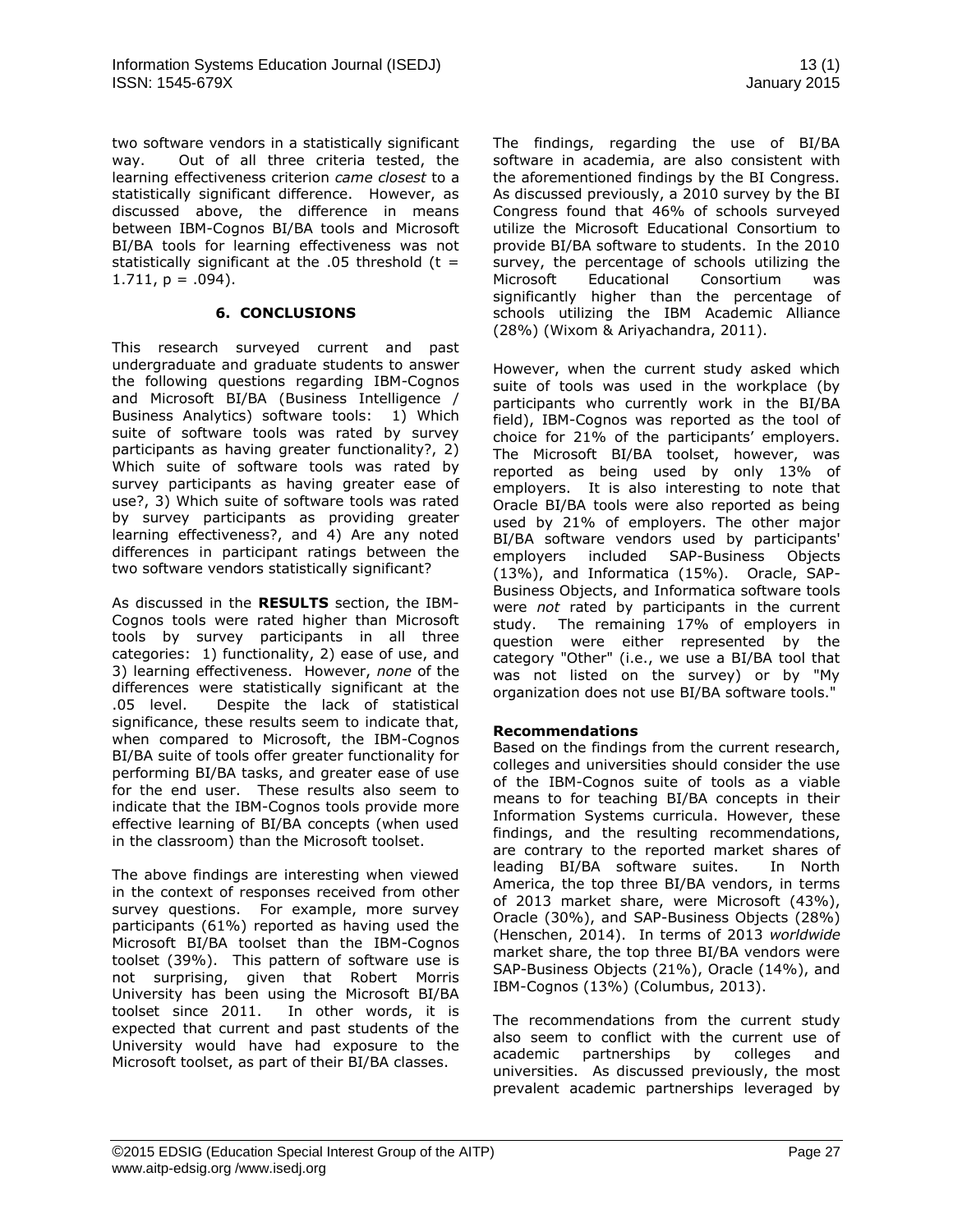colleges and universities are Microsoft Educational Consortium (46%), Teradata University Network (30%), IBM Academic Alliance (28%), and Oracle Academy (12%) (Wixom, Ariyachandra, & Mooney, 2013).

# **Future Research**

Even though the IBM-Cognos suite of BI/BA tools received the highest rating in all three question categories, the sample size of the current study was quite limited ( $n = 46$ ). Future research could solicit responses from a larger sample, both in terms of number of participants and in geographical area. Participant ratings for additional BI/BA software vendors (e.g., Oracle, SAP-Business Objects, Teradata, Informatica, et al.) might also be requested. Finally, the current research focused on *suites* of BI/BA tools. Future research could solicit and analyze participant ratings for suites of tools, as well as *individual* types of tools, such as ETL, OLAP, Reporting, and BPM.

# **7. REFERENCES**

- Borkovich, D. J., Noah, P. (2014). Big data in the information age: exploring the intellectual foundation of communication theory. *Information Systems Education Journal*, 12(1) pp. 15-26.
- Columbus, L. (2014). 2013 Business intelligence and analytics market share update: SAP continues market leadership. Retrieved June 17, 2014 from http://www.forbes.com/sites/ louiscolumbus/2014/04/29/2013 business-intelligence-and-analyticsmarket-share-update-sap-continuesmarket-leadership.
- Davis, G. A., Woratschek, C. R., & Kohun, F. G.<br>(2005). Curriculum development: Curriculum development: Developing a graduate degree program in Competitive Intelligence. *Issues in Information Systems Journal*, 6(1), 318- 324.
- Devens, R. M. (1865). [Cyclopaedia of](http://books.google.dk/books?id=9MspAAAAYAAJ&pg=PA210&dq=%22business+intelligence%22&hl=en&ei=a5EPTdaRIsOWnAeVyYHQDg&sa=X&oi=book_result&ct=result&redir_esc=y#v=onepage&q=%22business%20intelligence%22&f=false)  [commercial and business anecdotes;](http://books.google.dk/books?id=9MspAAAAYAAJ&pg=PA210&dq=%22business+intelligence%22&hl=en&ei=a5EPTdaRIsOWnAeVyYHQDg&sa=X&oi=book_result&ct=result&redir_esc=y#v=onepage&q=%22business%20intelligence%22&f=false)  [comprising interesting reminiscences and](http://books.google.dk/books?id=9MspAAAAYAAJ&pg=PA210&dq=%22business+intelligence%22&hl=en&ei=a5EPTdaRIsOWnAeVyYHQDg&sa=X&oi=book_result&ct=result&redir_esc=y#v=onepage&q=%22business%20intelligence%22&f=false)  [facts, remarkable traits and humors of](http://books.google.dk/books?id=9MspAAAAYAAJ&pg=PA210&dq=%22business+intelligence%22&hl=en&ei=a5EPTdaRIsOWnAeVyYHQDg&sa=X&oi=book_result&ct=result&redir_esc=y#v=onepage&q=%22business%20intelligence%22&f=false)  [merchants, traders, bankers, etc. in all](http://books.google.dk/books?id=9MspAAAAYAAJ&pg=PA210&dq=%22business+intelligence%22&hl=en&ei=a5EPTdaRIsOWnAeVyYHQDg&sa=X&oi=book_result&ct=result&redir_esc=y#v=onepage&q=%22business%20intelligence%22&f=false)  [ages and countries,](http://books.google.dk/books?id=9MspAAAAYAAJ&pg=PA210&dq=%22business+intelligence%22&hl=en&ei=a5EPTdaRIsOWnAeVyYHQDg&sa=X&oi=book_result&ct=result&redir_esc=y#v=onepage&q=%22business%20intelligence%22&f=false) p. 210. Retrieved 11 June 2014 from D. Appleton and company.
- Halevi, G., Moed, H. (2012). The evolution of big data as a research and scientific topic. *Research Trends*, Issue 30, September 2012.
- Henschen, D. (2014). 2014 BI outlook: who's hot, who's not. *InformationWeek*. Retrieved 6/17/2014 from [http://www.informationweek.com/softwar](http://www.informationweek.com/software/information-management/) [e/information-management/](http://www.informationweek.com/software/information-management/) outlook-whos-hot-whos-not/d/did/1113002.
- [Luhn,](http://en.wikipedia.org/wiki/Hans_Peter_Luhn) H.P. (1958). [A business intelligence](http://www.research.ibm.com/journal/rd/024/ibmrd0204H.pdf)  [system.](http://www.research.ibm.com/journal/rd/024/ibmrd0204H.pdf) *IBM Journal* 2(4): 314. [doi](http://en.wikipedia.org/wiki/Digital_object_identifier)[:10.1147/rd.24.0314.](http://dx.doi.org/10.1147%2Frd.24.0314)
- Olsen, D. H., & Bryant, P. (2012). Business intelligence and information systems: enhancing student knowledge in database courses. *The Review of Business Information Systems* (Online), 16(1), 1.
- Sharda, R., Delen, D., & Turban, E. (2014). *Business intelligence: a managerial perspective on analytics–3rd edition*. Saddle River, NJ: Pearson-Prentice Hall.
- Turban, E., Sharda, R., Delen, D., & King, D.<br>(2011). Business intelligence: a (2011). *Business intelligence: a managerial approach – 2<sup>nd</sup> edition.* Saddle River, NJ: Pearson-Prentice Hall.
- Wixom, B. H. & T Arivachandra (2011). State of business intelligence in academic 2010. BI congress 2, Retrieved June 14, 2014 from [http://www2.cmmerce.virginia.edu/bic3/](http://www2.cmmerce.virginia.edu/bic3/2010-State-of-BI-Report.pdf) [2010-State-of-BI-Report.pdf](http://www2.cmmerce.virginia.edu/bic3/2010-State-of-BI-Report.pdf)
- Wixom, B. H. & T Arivachandra and J. Mooney (2013). State of business intelligence in academia, BI congress 3. Retrieved June 14, 2014 from http://www2.commerce.virginia.edu/bic3 / content/2012-State-of-BI-Report.pdf.